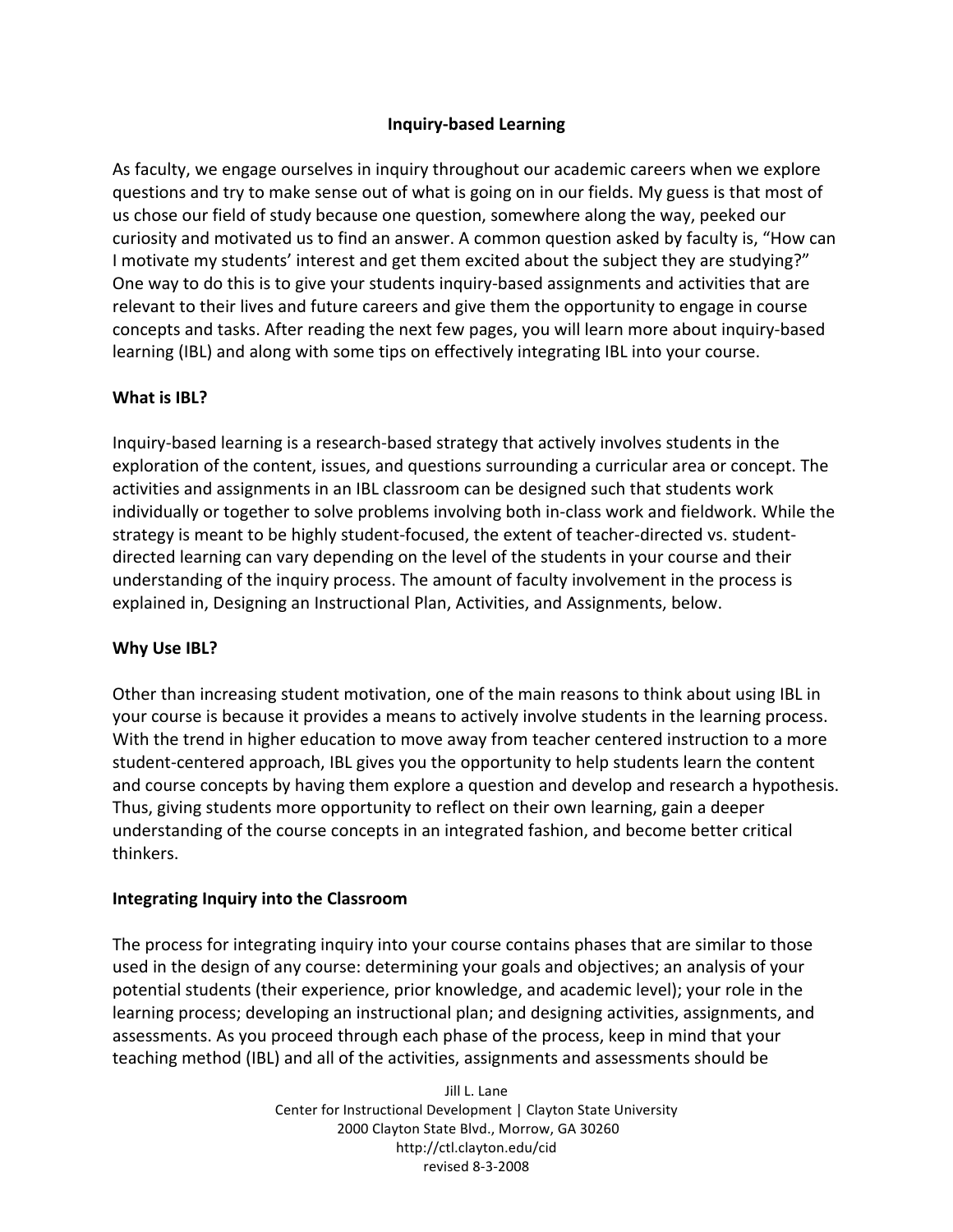congruent
with
the
goals
and
objectives
for
your
course.
Therefore,
you
need
to
continually revisit each phase as you go through the process, making sure that this congruency exists.

# **Stating Your Goals and Objectives**

Think of your course as an entire system of individual units and lessons. When you do this you'll realize that you not only have goals and objectives for the entire course, but also the individual units
and
lessons.
Regardless
of
the
part
of
the
system,
all
of
your goals
and
objectives
should be related. If you decide to use IBL in your course, then two of your goals should be: 1) to have students
become
better
problem
solvers
and
critical thinkers
and
2)
to
have
your
students engage in higher-order thinking skills. Beyond these, your goals should focus on what your students should know (concepts, principles, and rules) or be able to do (procedures and tasks) when
they
leave
your course.

# **Analyzing Your Potential Students**

When you are designing a course for inquiry-based learning, you need to look at your students on
two
different
dimensions.
First,
you
need
to
consider
the
academic
level
of your
students. That is, what do they already know about the concepts and procedures in your course. Have they taken any prerequisite courses? Do they have any real-world experiences that will help them
understand
the
content
in
your
course?
Is
there
any other
prior
knowledge
that
they might
possess?
Second,
you
need
to
consider
is
the amount
of
experience
they
have
doing inquiry or undertaking the research process? It is important in this analysis that you do not overestimate
their
experience
because
when you
begin
to
plan
your
instruction,
their
level
of experience
will
dictate
the
amount
of structure
and
modeling
you
need
to
do
in
the
beginning of
the
semester.

# **Determining Your Role in the Learning Process**

Even though IBL is considered a student-directed approach, if your course is the first time that your students encounter the inquiry process you will need to provide more structure early on in the
semester.
Too
often,
students
experience
frustration
because the
assignment
is
too
difficult for their level and they do not know where to start. To avoid this dilemma, it helps to assume that
the
majority
of
your
students
are
not
"ready to
go
solo:
and
provide
them
with
prompts, cues,
and
a
chance
to
watch
you
model
the process
for
them.

# **Designing an Instructional Plan, Activities, and Assignments**

A large part of the faculty and student roles in an inquiry-based course are dictated by the instructional
plan
you
choose.
Bonstetter
(1998)
provides
a
guide
for
planning instructional
(see Figure 1) that is based on the perceived knowledge, skills, and abilities of your students with respect
to
the
inquiry
process.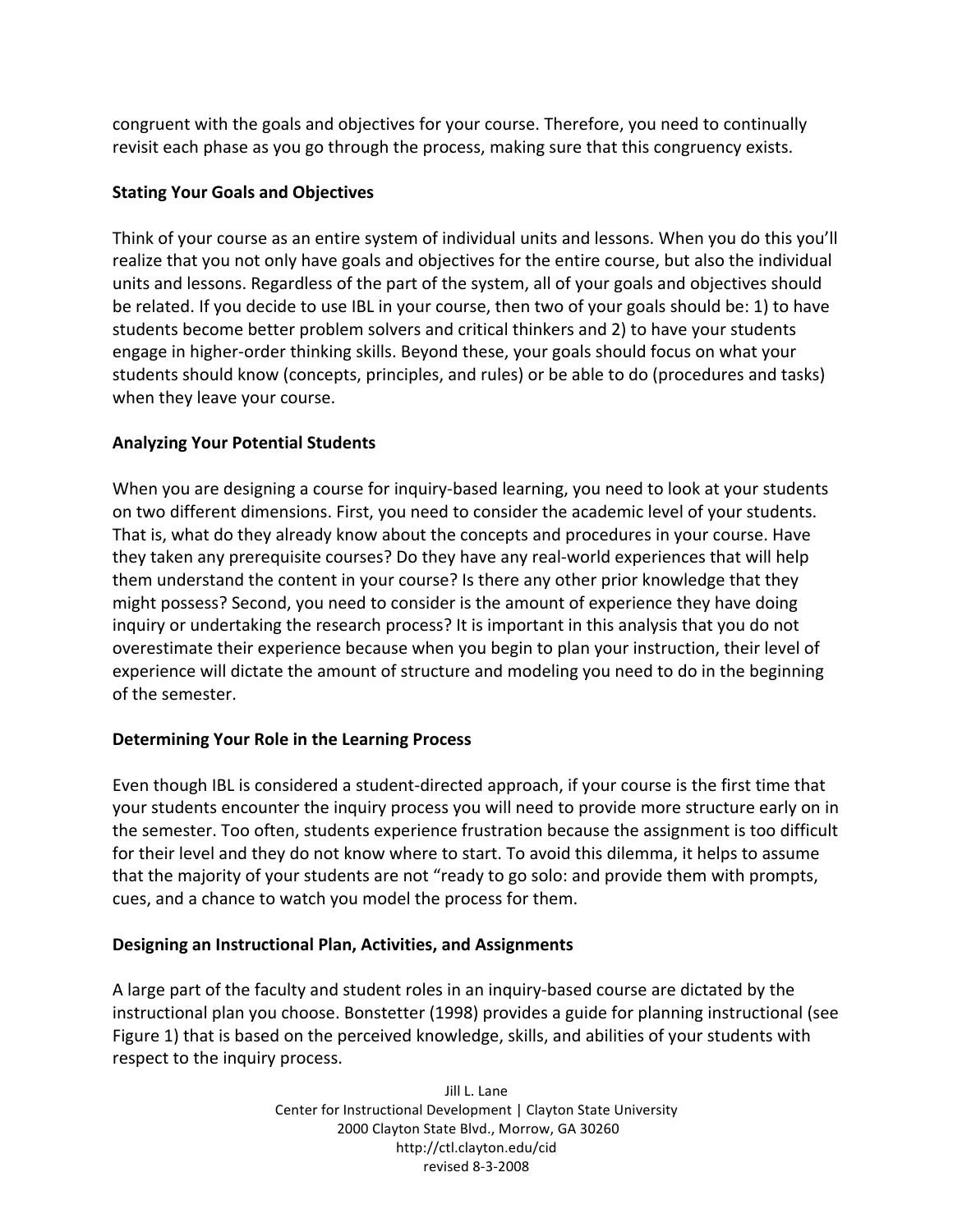|                          | <b>Traditional</b> | <b>Structured</b>   | Guided              | <b>Student</b><br><b>Directed</b> | <b>Student</b><br>Research |
|--------------------------|--------------------|---------------------|---------------------|-----------------------------------|----------------------------|
| <b>Topic</b>             | Teacher            | Teacher             | Teacher             | Teacher                           | Teacher/<br>Student        |
| <b>Question</b>          | Teacher            | Teacher             | Teacher             | Teacher/<br>Student               | Student                    |
| <b>Materials</b>         | Teacher            | Teacher             | Teacher             | Student                           | Student                    |
| <b>Procedures/Design</b> | Teacher            | Teacher             | Teacher/<br>Student | Student                           | Student                    |
| <b>Results/Analysis</b>  | Teacher            | Teacher/<br>Student | Student             | Student                           | Student                    |
| <b>Conclusions</b>       | Teacher            | Student             | Student             | Student                           | Student                    |

Figure 1: From Bonstetter, R.J. (1998). Inquiry: Learning from the past with an eye on the future. Electronic Journal of Science Education, 3(1).

To use this model effectively, it is best to identify your "starting point" for the semester. If your students have little or no experience with inquiry, then the 'Traditional' column is the place to start. In this column, you are directing student learning by modeling the entire inquiry-process. Once you feel that your students are ready, you can work your way through the structured, guided, etc. plans. The key in this planning guide is to recognize that as you progress through the semester, your involvement lessons becomes more as a facilitator and less as a director (see
the
appendix
for
an
example of
how
one
problem
can
be
used
in
three
different
types
of instructional
plans).

# **Developing Assessments**

The best way to assess inquiry-based assignments is to use a rubric (grading guide) that identifies
the
areas
you
want
to
assess
and
the
criteria
for
different
levels
of achievement within each area. Rubrics take the "mystery" out of grading and help students understand what you
are
looking
for
as
you
grade
the
assignments.

# **Final Thoughts**

In summary, inquiry-based learning is a method that can be used to actively engage students in an
in‐depth
exploration
of
the
concepts
and
skills
associated
with
your course.
The
important thing to remember if you are going to adopt this strategy is to gauge how much experience and prior
knowledge
your
students
have
doing
inquiry‐based
tasks
so
you
can
determine
the amount of direction you need to give them. If you would like to meet with a consultant to discuss changing your course to an inquiry-based learning environment, please send an email to the Center for Instructional Development, CID@clayton.edu.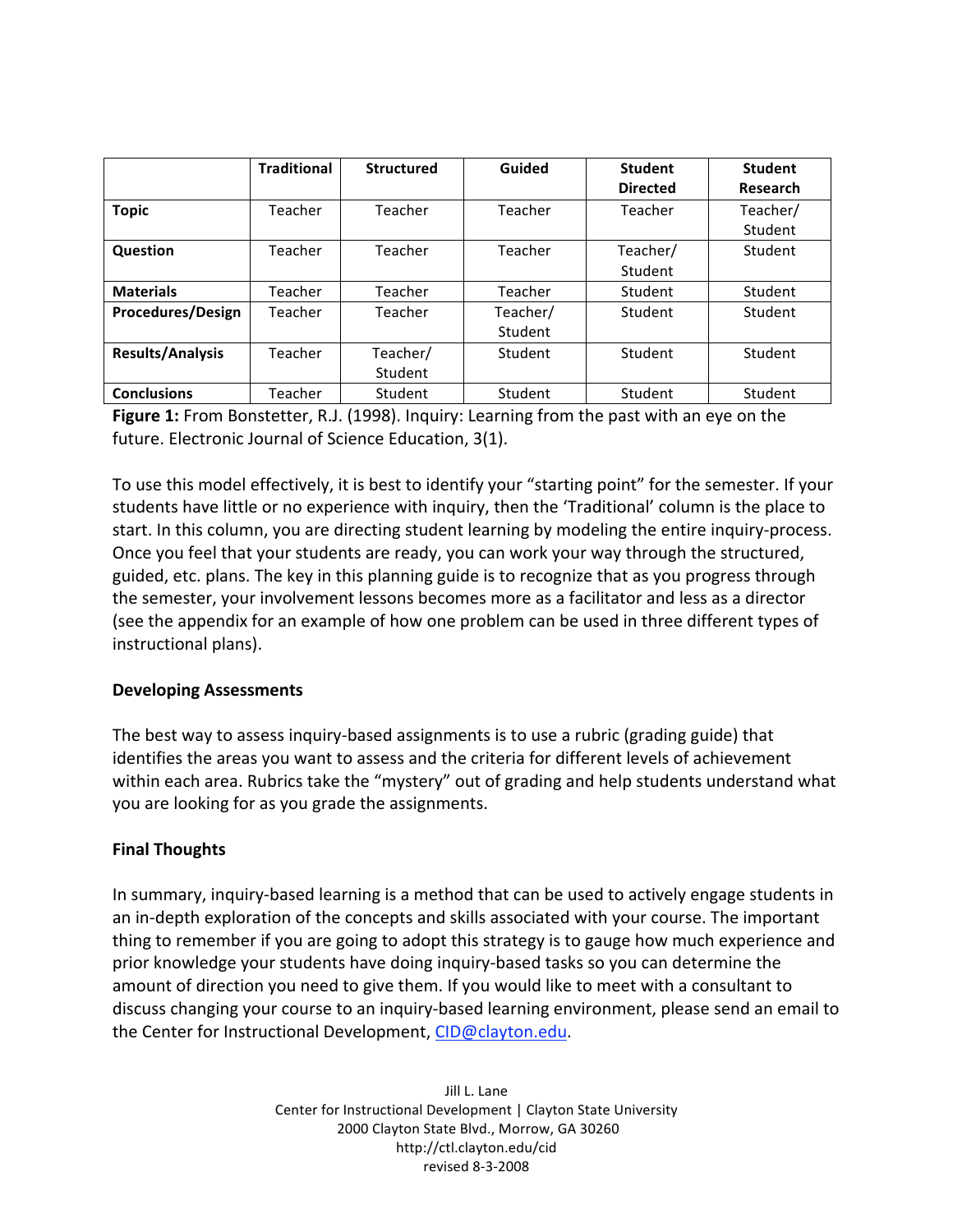# **Appendix**

#### **Example Inquiry Problem**

When the "Darmok" episode of Star Trek: The Next Generation was first shown on television, the question "Is Tamarian a possible human language?" was hotly debated among professional linguists. The opinion of linguists was divided equally among those who believed Tamarian could
be
a
possible
human
language
and
those
who
believed that
it
lacked
some
of
the
features that
all
human
languages
possess.
In
an
essay, make
a
strong
and
convincing
argument
on whether Tamarian does or does not demonstrate each of the design features of human language. (B. Bullock, PSU LING 100, 2001)

#### **Possible Instructional Plans**

(Faculty‐directed
steps
in
red;
faculty
and
student
collaborative
step
in
green;
student‐directed steps
in blue)

#### Structured
Instructional
Plan

- Show
"Darmok"
video
- Pose the problem to students
- Present a series of lessons on the design features of human language and provide students
with
resource
materials
- Model how to use the materials and notes along with the main points of the video
- Assist students with the analysis based on notes, materials, and the video
- Have students write their own conclusions based on the evidence

# Guided
Instructional
Plan

- Show
"Darmok"
video
- Pose the problem to students
- Present a series of lessons on the design features of human language and provide students
with
resource
materials
- Assist students in the design of how to research the question and conduct analysis
- Students analyze the results individually or in groups
- Have students write their own conclusions based on the evidence

# Student‐Directed
Instructional
Plan

- Show
"Darmok"
video
- Pose the problem to students
- Students research and find information on the design features of human language
- Students design how to research the question and conduct analysis
- Students analyze the results individually or in groups
- Students write their own conclusions based on the evidence